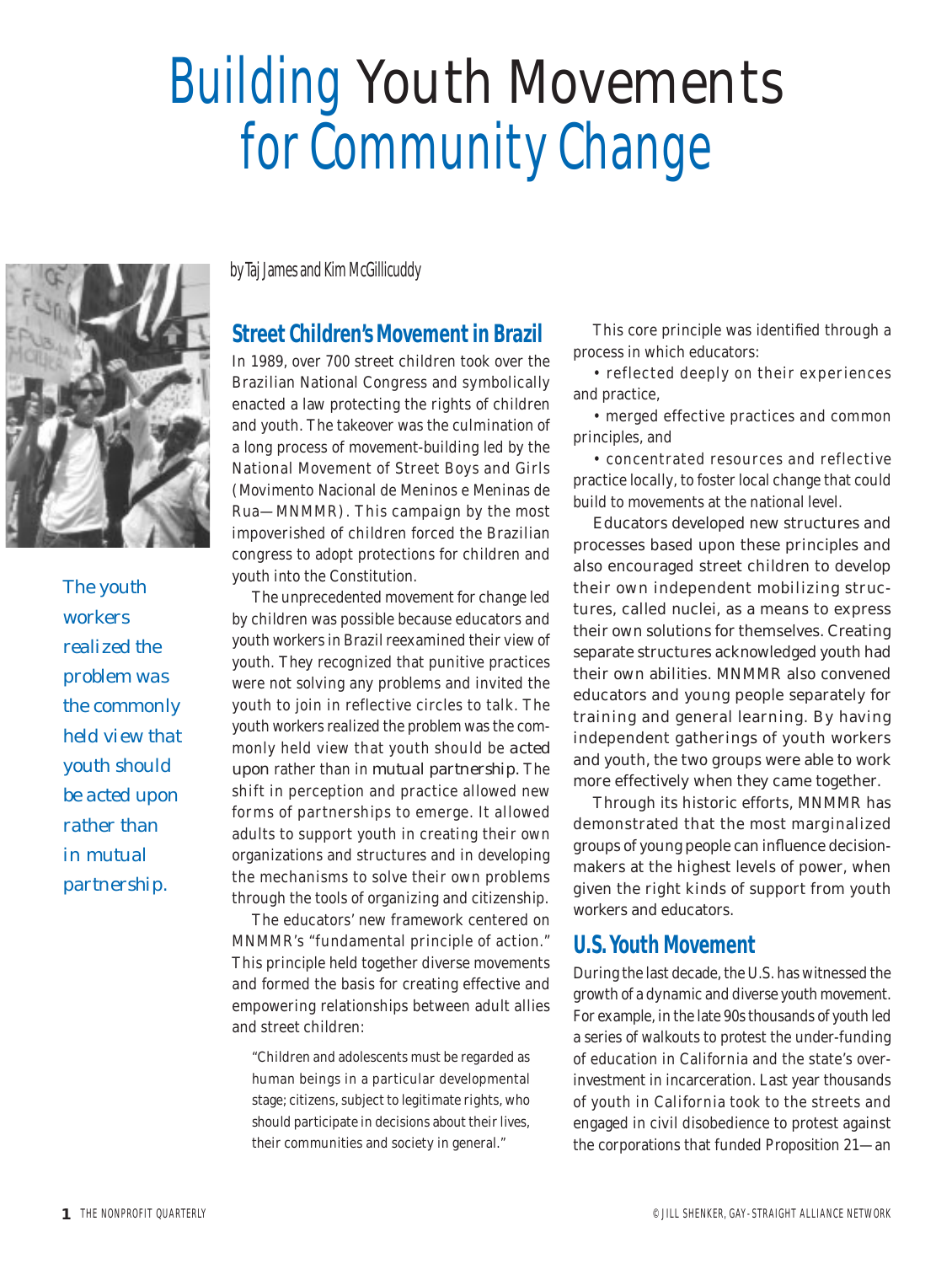initiative that further criminalized youth—and they had a huge impact on public consciousness and voters around the state.

This youth movement is being built not only through mass mobilizations of young people and their supporters but through smaller-scale campaigns. Young people are organizing around "youth issues" such as education and juvenile justice and around broader community issues, such as housing, welfare reform and environmental justice.

Young people around the country are writing laws, getting school clinics built, creating youthrun centers, educating the public about propositions that impact their lives, defeating curfew laws, changing school curricula to make them more reflective of our diverse communities, working to stop dumping and other forms of environmental racism, and, in the process, becoming players in city halls, school boards, and state capitals around the country. Young people are learning how to be citizens by revitalizing democracy.

### **In Context of Social Movements**

Whether youth are working to address problems specifically facing youth or issues affecting the entire community, all youth involved in organizing must confront and overcome the fact that young people are politically disempowered and denied access to the decision-making process. For young people to fight for change on any issue they must also fight to change this imbalance of power. The youth empowerment perspective combines the strategies and insights of community organizing as a way to achieve the goals of youth development, not only for individual youth but also for youth and their communities. Because of this, we can see the youth movement, in all its diversity, as a movement like the women's movement or the civil rights movement in that it seeks to empower a socially marginalized group.

The youth movement, in its boldest and most prominent expressions, is defined not primarily by age but by values. It is a movement for fairness: the right of all people to self-representation and self-determination. These values are often talked about in our culture but rarely realized in our institutions and daily lives. That hypocrisy the discrepancy between the rhetoric of America and the brutal reality—is what young people, like the generations before them, are standing up to confront. They are confronting daily injustice in the most intimate and immediate ways,

by looking at their relationships with adults such as police officers, underpaid and poorly trained teachers, parents working multiple jobs with little time left to share with children, and politicians and "the public" intent on over-investing in their incarceration.

We are seeing the potential of the beginning of a new national movement. For young people, the fight to increase support for youth in community development against the rising public investment in punishment and prison is a fight for their lives. The cry is for schools and parks, not prisons; books, not bars; more teachers, counselors and nurses in their schools, not more police officers. Society has denied young people the basic supports they need to develop and is investing exorbitant public resources to punish them for the nation's neglect. Adults in the U.S. have failed to turn the tide of the current social and political climate against the punitive approach. Now youth have taken it upon themselves to shift public opinion and public policy.

The youth movement is an international social movement; everywhere, young people are recognizing and addressing decisions made without their input. Similarly to the way that the Student Nonviolent Coordinating Committee (SNCC) provided an organizational structure to unify the diverse sit-in movement in the 60s, youth organizing groups have emerged out of informal networks of youth with a new protest culture and inclusive principles and strategies. These diverse efforts are slowly and systematically being knitted together by a host of support institutions into national networks, through which groups are sharing effective practices, celebrating victories, and learning from defeat.

#### **Changing Our Perceptions**

The United States has seen an upsurge in youthled action. As the inspiring example of the Brazilian Street Children's movement demonstrates, young people can speak for themselves and take action to solve their own problems. This movement occurred because educators and youth workers reexamined their understandings of youth and their practice. To support a vital youth movement in the United States, we must do the same thing.

In the United States the youth field has shifted from a punishment and prevention framework to a developmental framework. This

*Young people are learning how to be citizens by revitalizing democracy.*